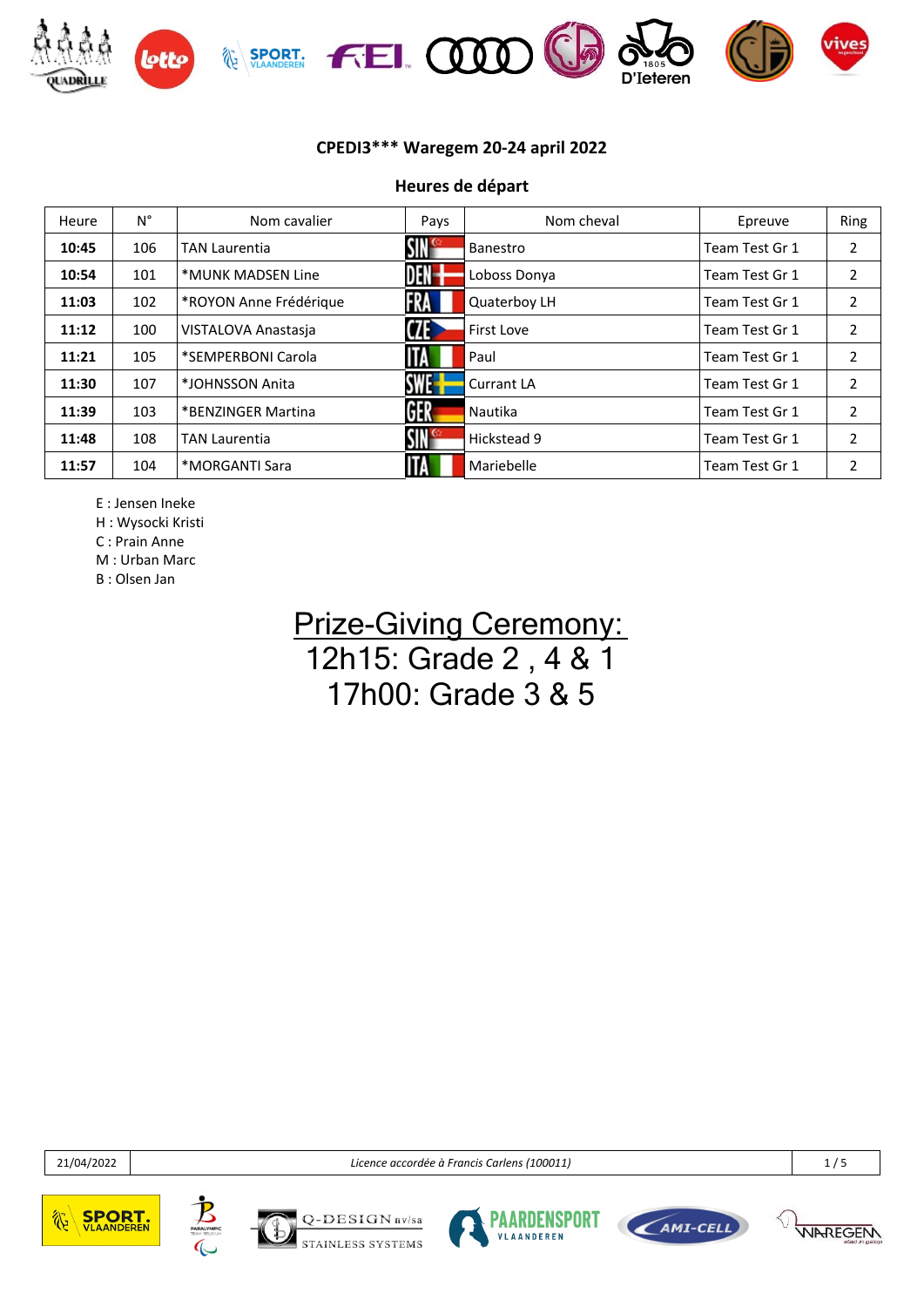

#### **Heures de départ**

| Heure | N°  | Nom cavalier          | Pays       | Nom cheval              | Epreuve        | Ring          |
|-------|-----|-----------------------|------------|-------------------------|----------------|---------------|
| 9:00  | 208 | DEN DULK Nicole       | 昍          | Wallace                 | Team Test Gr 2 | າ             |
| 9:09  | 207 | DE LAVALETTE Beatrice | USA -      | Sixth Sense             | Team Test Gr 2 | ∍             |
| 9:18  | 201 | *GERNY Céline         | <b>FRA</b> | Rhapsodie IFCE          | Team Test Gr 2 |               |
| 9:27  | 200 | *KRISTENSEN Katrine   | DEN-       | Goerklintgaards quarter | Team Test Gr 2 | າ             |
| 9:36  | 206 | *YOSHIGOE Soshi       | <b>JPN</b> | <b>Dueto</b>            | Team Test Gr 2 | $\mathfrak z$ |
| 9:45  | 204 | *REGENBRECHT Gianna   | GER        | Fürst Sinclair          | Team Test Gr 2 | ∍             |

E : Wysocki Kristi

H : Jensen Ineke

C : Urban Marc

M : Olsen Jan B : Prain Anne

> **Prize-Giving Ceremony:** 12h15: Grade 2 , 4 & 1 17h00: Grade 3 & 5

21/04/2022 *Licence accordée à Francis Carlens (100011)* 2 / 5











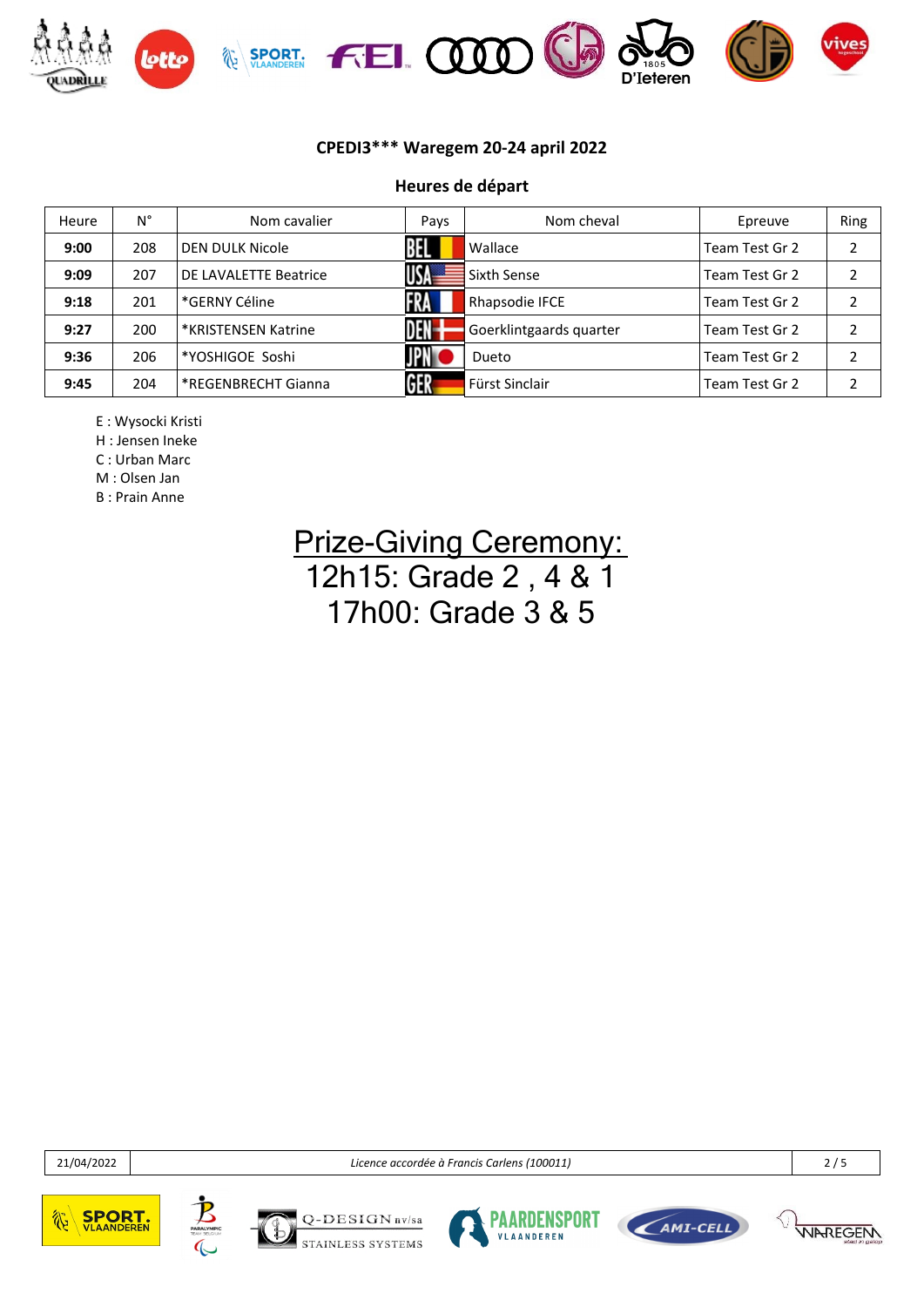

| Heure | $N^{\circ}$ | Nom cavalier              | Pays          | Nom cheval                | Epreuve        | Ring           |
|-------|-------------|---------------------------|---------------|---------------------------|----------------|----------------|
| 13:30 | 304         | *DYHM JUNGE Karla         | DEN-          | Miss daisy                | Team Test Gr 3 | $\overline{2}$ |
| 13:39 | 302         | *MINNECI Barbara          | BEL           | Stuart                    | Team Test Gr 3 | 2              |
| 13:48 | 310         | *DE REU Maud              | NED=          | Webron N.O.P.             | Team Test Gr 3 | $\overline{2}$ |
| 13:57 | 307         | *KERR-HORAN Kate          | IRL           | Serafina T                | Team Test Gr 3 | $\overline{2}$ |
| 14:06 | 305         | *ZENATI Chiara            | FRA           | Swing Royal*IFCE          | Team Test Gr 3 | 2              |
| 14:15 | 311         | <b>VAN DER HORST Rixt</b> | NED=          | Eisma's Akuna Matata      | Team Test Gr 3 | $\overline{2}$ |
| 14:24 | 312         | SU Hui'en Hilary          | <b>SING</b>   | Gambler                   | Team Test Gr 3 | 2              |
|       |             |                           |               |                           |                |                |
| 15:20 | 309         | *INABA Sho                |               | Exclusive                 | Team Test Gr 3 | $\overline{2}$ |
| 15:29 | 300         | <b>BOTTGER Diana</b>      | BEL           | Asterix Thuringia KIII    | Team Test Gr 3 | $\overline{2}$ |
| 15:38 | 303         | <b>SHEFFIELD Roberta</b>  | CAN           | Fairuza                   | Team Test Gr 3 | $\overline{2}$ |
| 15:47 | 308         | *SALVADE Franscesca       | ШA            | Oliver - Vitz             | Team Test Gr 3 | $\overline{2}$ |
| 15:56 | 313         | KRIVOSUDSKA Lucia         | <b>SVK UD</b> | Alonso                    | Team Test Gr 3 | $\overline{2}$ |
| 16:05 | 301         | <b>DENIS César</b>        | BEL           | Hooverphonic v/h Koekoek' | Team Test Gr 3 | $\overline{2}$ |
| 16:14 | 306         | *WIENAND Melanie          | GER           | Lemony's Loverboy         | Team Test Gr 3 | $\overline{2}$ |

**Heures de départ**

E : Olsen Jan

H : Prain Anne

C : Wysocki Kristi

M : Jensen Ineke B : Urban Marc

> **Prize-Giving Ceremony:** 12h15: Grade 2 , 4 & 1 17h00: Grade 3 & 5

21/04/2022 *Licence accordée à Francis Carlens (100011)* 3 / 5











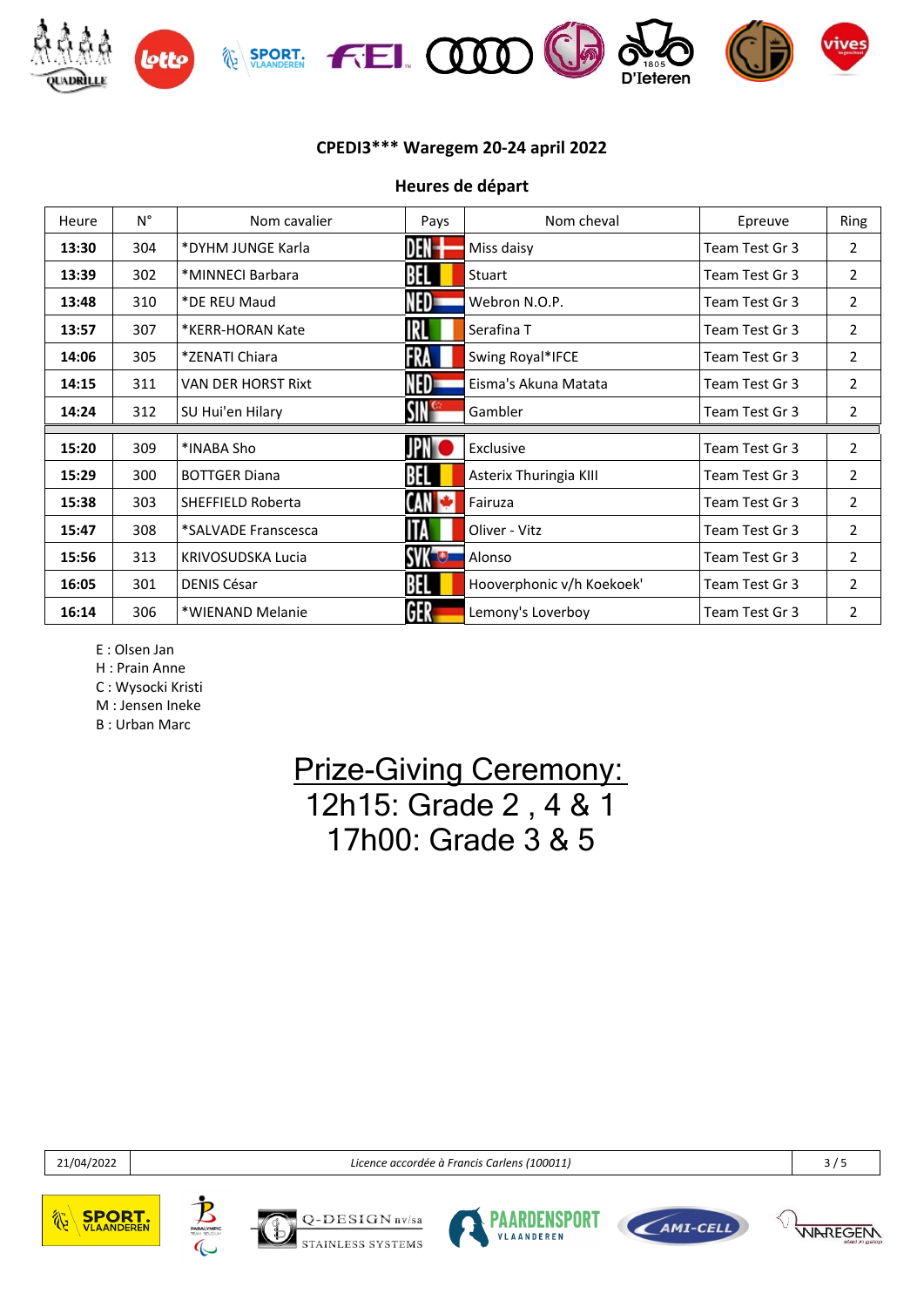

**Heures de départ**

| Heure | $N^{\circ}$ | Nom cavalier             | Pays              | Nom cheval                | Epreuve        | Ring         |
|-------|-------------|--------------------------|-------------------|---------------------------|----------------|--------------|
| 9:00  | 407         | *VINCHON Vladimir        | FRA               | <b>Fidertanz For Rosi</b> | Team Test Gr 4 | 1            |
| 9:09  | 408         | <b>BRENNER Hannelore</b> | GER               | Belissima M               | Team Test Gr 4 | 1            |
| 9:18  | 415         | *SCHAKEL-VAN KLEI Neel   | NED               | Edison                    | Team Test Gr 4 | $\mathbf{1}$ |
| 9:27  | 404         | <b>KERTTUNEN Jessica</b> | FIN".             | Westside                  | Team Test Gr 4 | 1            |
| 9:36  | 405         | <b>LETARTRE José</b>     | FRA               | Hamilton                  | Team Test Gr 4 | 1            |
| 9:45  | 401         | *CLAEYS Manon            | BEL               | Katharina Sollenburg      | Team Test Gr 4 | 1            |
| 9:54  | 411         | <b>HOLKEN Anike</b>      | GER               | Printing's Paul           | Team Test Gr 4 | $\mathbf{1}$ |
| 10:03 | 414         | <b>HAERKENS Demi</b>     | NED               | <b>EHL Daula</b>          | Team Test Gr 4 | 1            |
| 10:12 | 403         | *IGLSKI Renee            | DEN-              | Beound dreams             | Team Test Gr 4 | 1            |
|       |             |                          |                   |                           |                |              |
| 10:45 | 412         | *GAFFNEY Rosemary        | RL                | Chantal 2                 | Team Test Gr 4 | 1            |
| 10:54 | 406         | <b>PITTIER Alexia</b>    | FRA               | Fraunheld                 | Team Test Gr 4 | 1            |
| 11:03 | 400         | <b>CARNEGIE Matilda</b>  | AUS <sup>TE</sup> | Boccelli 6                | Team Test Gr 4 | 1            |
| 11:12 | 417         | JOHNSON-DWYER Philippa   | RSA               | Just on Time              | Team Test Gr 4 | 1            |
| 11:21 | 413         | *TAKASHIMA Katsuji       |                   | <b>Huzette BH</b>         | Team Test Gr 4 | 1            |
| 11:30 | 402         | <b>FAXE Line</b>         | DEN-              | oersbjerggaards zidane    | Team Test Gr 4 | 1            |
| 11:39 | 416         | *UIJTEWAAL Demi          | NED-              | <b>Winando RFS</b>        | Team Test Gr 4 | 1            |

E : Orsini Marco

H : Imschoot Piet

C : Robins Mary

M : Schmutz David

B : Myrhe Kjell

# **Prize-Giving Ceremony:** 12h15: Grade 2 , 4 & 1 17h00: Grade 3 & 5

21/04/2022 *Licence accordée à Francis Carlens (100011)* 4 / 5